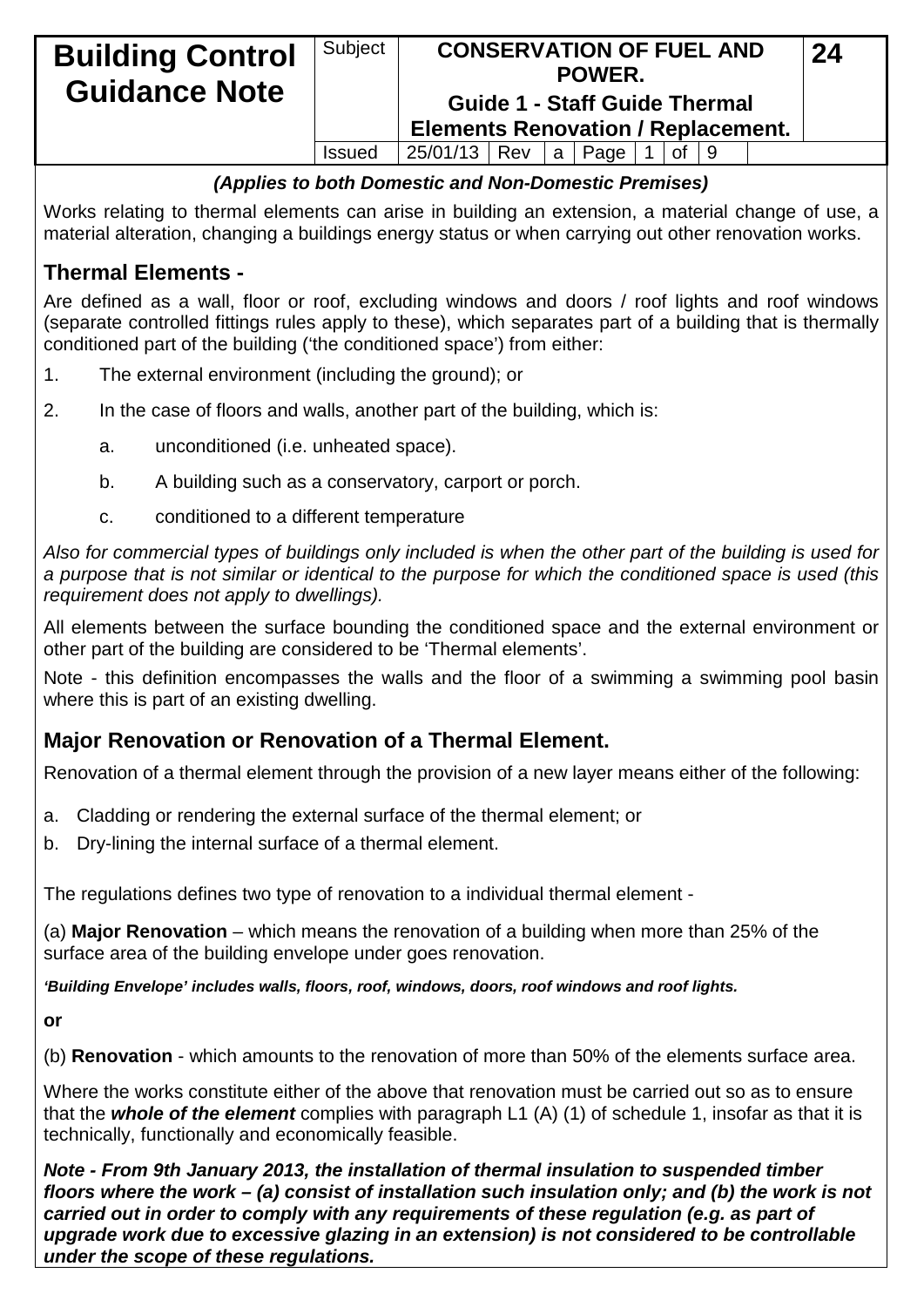| <b>Building Control</b><br><b>Guidance Note</b> | Subject       | elements Renovation / Replacement. |  | <b>CONSERVATION OF FUEL AND</b><br>POWER.<br><b>Guide 1 - Staff Guide Thermal</b> |            |  | 24 |  |
|-------------------------------------------------|---------------|------------------------------------|--|-----------------------------------------------------------------------------------|------------|--|----|--|
|                                                 | <b>Issued</b> | 25/01/13   Rev   a   Page          |  |                                                                                   | 2   of   9 |  |    |  |

#### **Replacement of a Thermal Element.**

The replacement of an existing layer means either of the following activities:

- a. Stripping down the element to expose the basic structural components (brick / blockwork, timber / metal frame, joists, rafters, etc) and then rebuilding to achieve all the necessary performance requirements.
- b. Replacing the water proof membrane on a flat roof. *From 15th July 2011 the application of a new layer of felt or the application of a liquid sealant over 25% of the roof area over the existing roof covering does not constitute renovation of a thermal element. Neither are minor works of repair. Note – this does not effect roof works where pitched / flat roof coverings are removed and replaced which are considered replacement thermal elements requiring regulation approval and thermal upgrading works.*

Where a new layer in the thermal element is provided or the works constitute a replacement of an existing layer, but excludes decorative finishes this is defined as 'Renovation'. *The only part of a thermal element that you can replace / provide without requiring approval are decorative finishes.*

Where the whole or any part of an individual element is proposed to be replaced and the replacements – (a) constitutes a major renovation; or (b) (in case of part replacement) amounts to the replacement of more than 50% of the thermal element surface area. Then the whole of the thermal element must be replaced as to ensure complies with paragraph L1 (a) (i) of Schedule 1, insofar as that it is technically, functionally and economically feasible.

#### **Examples of controllable works requiring the submission of a Building Regulation application:**

- Renewal of pitched or flat roof coverings e.g. re-tiling, re-slating of pitched roofs or re-felting of flat roofs.
- Renewal or replacement of ceilings under a roof space or flat roof (with or without the renewal of the supporting structure).
- Renewal of cladding to external walls or dormer cheeks.
- Renewal of a finish or cladding to an external wall area or elevation (render or other cladding or applying a finish or cladding for the first time.
- Renewal of internal wall finishes to an external wall (excluding decoration) or where you are applying a finish for the first time e.g. re-plastering or dry lining walls.
- Renovation or replacement of a solid or suspended floor, involving the replacement of screed or a timber floor deck.

*Don't forget that the provision of new roofs and re-building of walls either completely or replacing an outer skin of the wall will also be controllable works.*

*Note – replacement / renovated curtain walling is considered to be treated the same as replacement windows as it is defined as a controlled fitting.*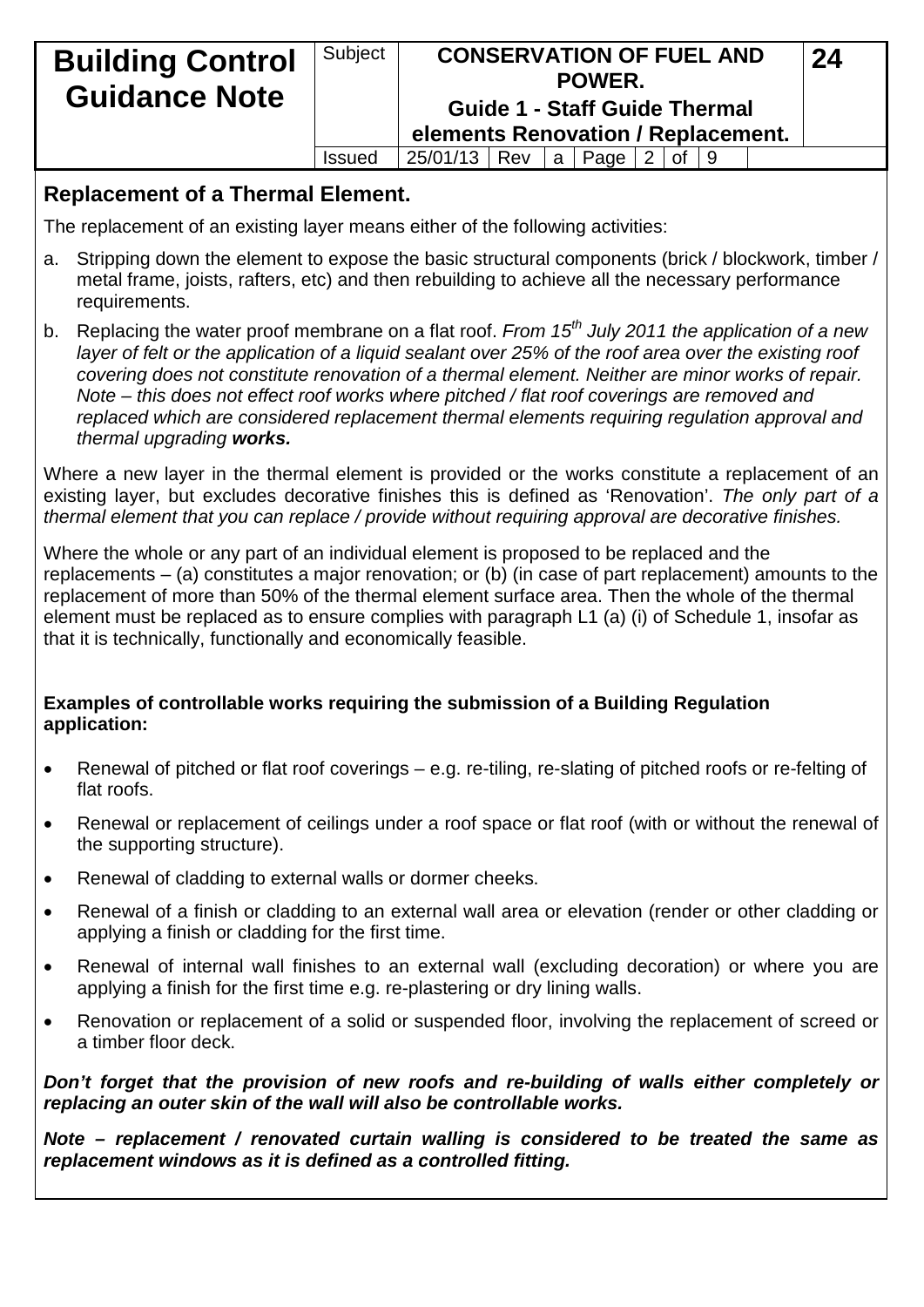| <b>Building Control</b><br><b>Guidance Note</b> | Subject       | <b>Elements Renovation / Replacement.</b> |       | <b>CONSERVATION OF FUEL AND</b><br>POWER.<br><b>Guide 1 - Staff Guide Thermal</b> |    |  | 24 |  |
|-------------------------------------------------|---------------|-------------------------------------------|-------|-----------------------------------------------------------------------------------|----|--|----|--|
|                                                 | <b>Issued</b> | 25/01/13   Rev                            | l a l | Page                                                                              | 0f |  |    |  |

#### **What energy standards do thermal elements have to satisfy?**

Where a thermal element is subject to renovation through und

ertaking any activity listed above, the *performance of the whole of the thermal element* should be improved to achieve or better the relevant U-value set out in column (b) of table 3, for Domestic work (Table 5 –for Non domestic jobs), provided the area to be renovated is greater than 50% of the surface of the individual thermal element or constitutes a major renovation where more than 25% of the surface area of the 'building envelope' undergoes renovation.

When a building undergoes a 'major renovation' this may represent an opportunity to consider and take into account the technical, environmental and economic feasibility of installing high– efficiency alternative systems.

## **Domestic Table**

| Table 3 Upgrading retained thermal elements             |                                           |                                          |  |  |  |  |  |  |  |
|---------------------------------------------------------|-------------------------------------------|------------------------------------------|--|--|--|--|--|--|--|
| Element <sup>1</sup>                                    | (a) Threshold U-value W/m <sup>2</sup> ·K | (b) Improved U-value W/m <sup>2</sup> ·K |  |  |  |  |  |  |  |
| Wall – cavity insulation <sup>2</sup>                   | 0.70                                      | 0.55                                     |  |  |  |  |  |  |  |
| Wall – external or internal insulation <sup>3</sup>     | 0.70                                      | 0.30                                     |  |  |  |  |  |  |  |
| $Floor^{4,5}$                                           | 0.70                                      | 0.25                                     |  |  |  |  |  |  |  |
| Pitched roof - insulation at ceiling level              | 0.35                                      | 0.16                                     |  |  |  |  |  |  |  |
| Pitched roof – insulation between rafters <sup>6</sup>  | 0.35                                      | 0.18                                     |  |  |  |  |  |  |  |
| Flat roof or roof with integral insulation <sup>7</sup> | 0.35                                      | 0.18                                     |  |  |  |  |  |  |  |

1 'Roof' includes the roof parts of dormer windows and 'wall' includes the wall parts (cheeks) of dormer windows.

2 This applies only in the case of a wall suitable for the installation of cavity insulation. Where this is not the case, it should be treated as 'wall - external or internal insulation'.

3 A lesser provision may be appropriate where meeting such a standard would result in a reduction of more than 5% in the internal floor area of the room bounded by the wall.

4 The U-value of the floor of an extension can be calculated using the exposed perimeter and floor area of the whole enlarged building.

5 A lesser provision may be appropriate where meeting such a standard would create significant problems in relation to adjoining floor levels.

6 A lesser provision may be appropriate where meeting such a standard would create limitations on head room. In such cases, the depth of the insulation plus any required air gap should be at least to the depth of the rafters, and the thermal performance of the chosen insulant should be such as to achieve the best practicable U-value

7 A lesser provision may be appropriate if there are particular problems associated with the load-bearing capacity of the frame or the upstand height.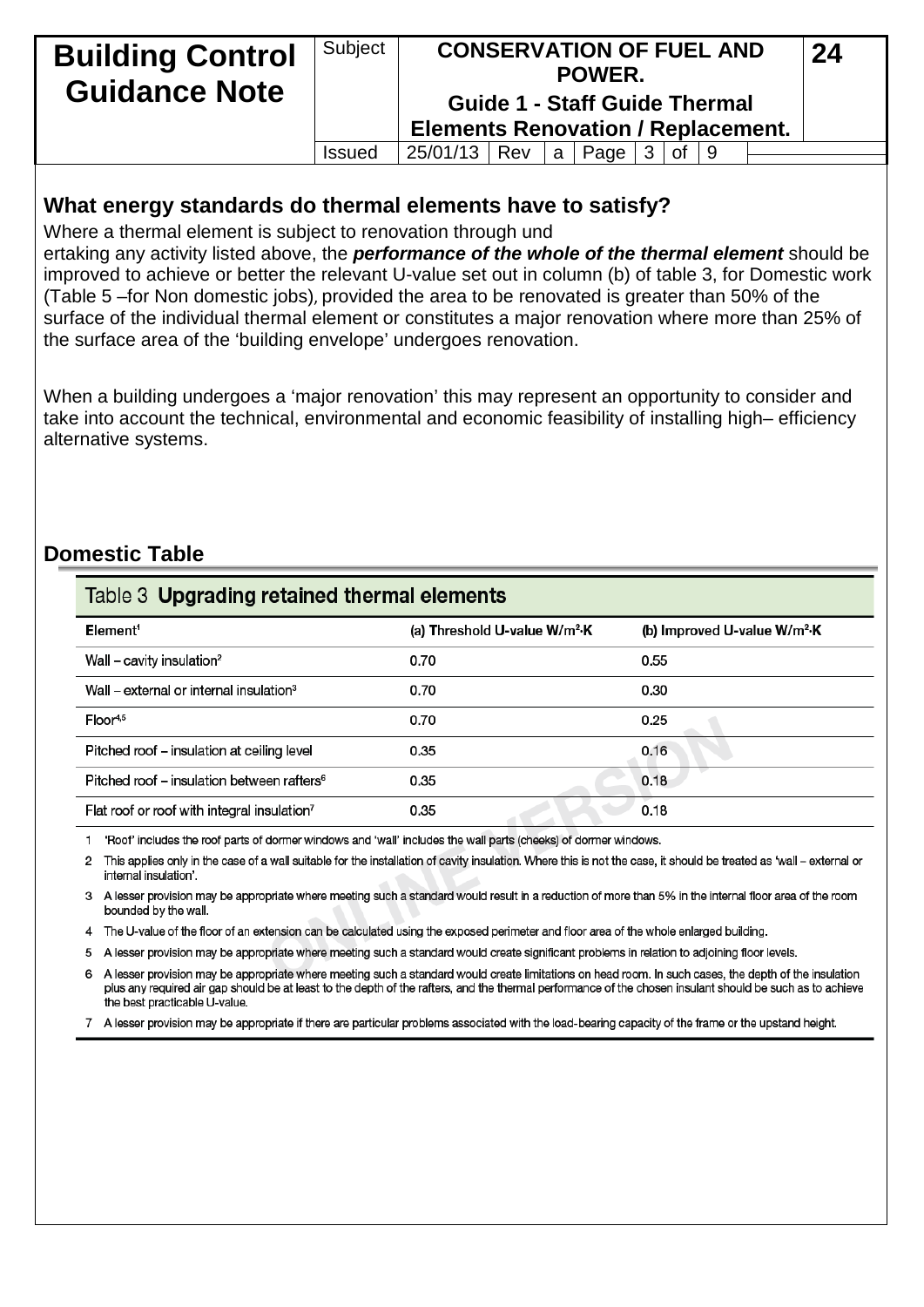| <b>Building Control</b><br><b>Guidance Note</b> | Subject       | <b>Elements Renovation / Replacement.</b> |  | <b>CONSERVATION OF FUEL AND</b><br>POWER.<br><b>Guide 1 - Staff Guide Thermal</b> |              |                               |  | 24 |  |
|-------------------------------------------------|---------------|-------------------------------------------|--|-----------------------------------------------------------------------------------|--------------|-------------------------------|--|----|--|
|                                                 | <b>Issued</b> | 25/01/13   Rev                            |  | Page                                                                              | <sup>4</sup> | $\lceil$ of $\lceil 9 \rceil$ |  |    |  |

### **Non- Domestic Table**

| Table 5 Upgrading retained thermal elements             |                             |                   |  |  |  |  |  |  |  |
|---------------------------------------------------------|-----------------------------|-------------------|--|--|--|--|--|--|--|
| Element <sup>1</sup>                                    | U-value W/m <sup>2</sup> .K |                   |  |  |  |  |  |  |  |
|                                                         | (a) Threshold               | (b) Improved      |  |  |  |  |  |  |  |
| Wall – cavity insulation                                | 0.70                        | 0.55 <sup>2</sup> |  |  |  |  |  |  |  |
| Wall – external or internal insulation                  | 0.70                        | 0.30 <sup>3</sup> |  |  |  |  |  |  |  |
| Floors <sup>4.5</sup>                                   | 0.70                        | 0.25              |  |  |  |  |  |  |  |
| Pitched roof – insulation at ceiling level              | 0.35                        | 0.16              |  |  |  |  |  |  |  |
| Pitched roof – insulation at rafter level <sup>6</sup>  | 0.35                        | 0.18              |  |  |  |  |  |  |  |
| Flat roof or roof with integral insulation <sup>7</sup> | 0.35                        | 0.18              |  |  |  |  |  |  |  |

Notes:

1 'Roof' includes the roof parts of dormer windows, and 'wall' includes the wall parts (cheeks) of dormer windows.

2 This applies only in the case of a cavity wall capable of accepting insulation. Where this is not the case it should be treated as for 'wall - external or internal insulation'.

3 A lesser provision may be appropriate where meeting such a standard would result in a reduction of more than 5% in the internal floor area of the room bounded by the wall.

4 The U-value of the floor of an extension can be calculated using the exposed perimeter and floor area of the whole enlarged building.

A lesser provision may be appropriate where meeting such a standard would create significant problems in relation to adjoining 5 floor levels.

6 A lesser provision may be appropriate where meeting such a standard would create limitations on head room. In such cases, the depth of the insulation plus any required air gap should be at least to the depth of the rafters, and the thermal performance of the chosen insulant should be such as to achieve the best practicable U-value.

A lesser provision may be appropriate if there are particular problems associated with the load-bearing capacity of the frame or the upstand height.

### **How do we assess area proportions?**

In relation to the renovation of individual thermal elements, when assessing the proportion of the surface area that is to be renovated, the area of the thermal element should be assessed as the area of each individual thermal element, *not the area of all elements of that type in the building.*

The area of each individual thermal element should also be interpreted in the context of whether the element is being renovated from inside or outside, e.g. if removing all the plaster finish from the inside of a solid brick wall, the area of the element is the area of external wall in the room. If removing external render, it is the area of the elevation in which the wall sits.

This means that if all the roofing on the flat roof of the extension is being stripped down, the area of the individual element is the 'roof area' of the extension, not the 'total roof area' of the dwelling.

Similarly, if the rear wall of a single story domestic extension is being re-rendered externally, then the rear wall of the extension should be upgraded to the standards of Table 3 column (b), even if the renovation affected less than 50% of the total area of the building elevation when viewed from the rear

If plaster is being removed from a bedroom wall, the relevant area is the area of the external wall in the room, not the area of the external elevation which contains the wall section. This is because the marginal cost of dry-lining with insulated plasterboard rather than plain Plasterboard is small.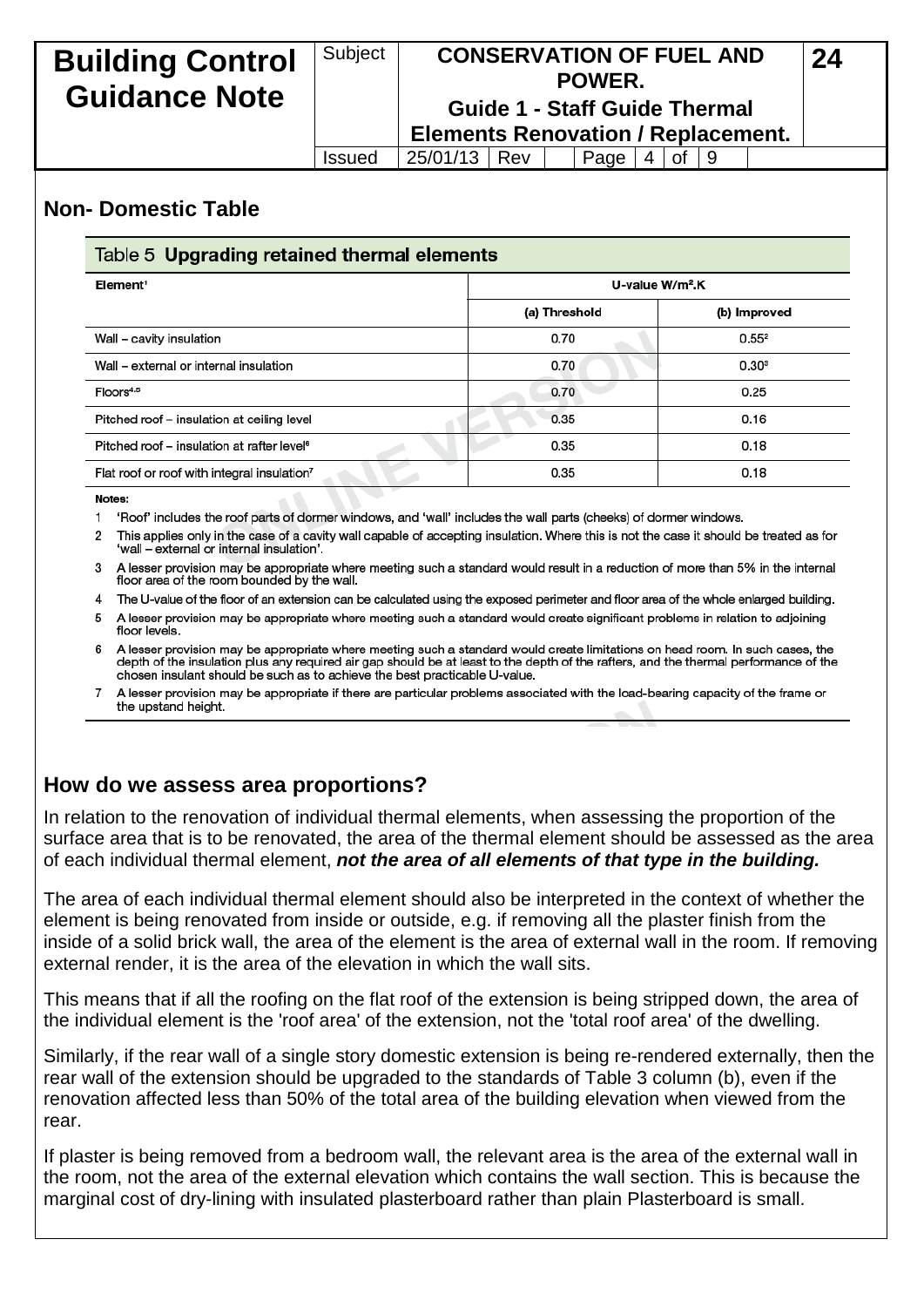| <b>Building Control</b>                                                                                                                                                                    | Subject       | <b>CONSERVATION OF FUEL AND</b><br>POWER. |     |  |                                      |                |    |    | 24 |  |
|--------------------------------------------------------------------------------------------------------------------------------------------------------------------------------------------|---------------|-------------------------------------------|-----|--|--------------------------------------|----------------|----|----|----|--|
| <b>Guidance Note</b>                                                                                                                                                                       |               |                                           |     |  | <b>Guide 1 - Staff Guide Thermal</b> |                |    |    |    |  |
|                                                                                                                                                                                            |               | <b>Elements Renovation / Replacement.</b> |     |  |                                      |                |    |    |    |  |
|                                                                                                                                                                                            | <b>Issued</b> | 25/01/13                                  | Rev |  | Page                                 | 5 <sup>1</sup> | 0f | -9 |    |  |
| <b>Replacement of 'Thermal Elements'.</b>                                                                                                                                                  |               |                                           |     |  |                                      |                |    |    |    |  |
| Replacement of 'Thermal Elements': Any existing element that is replaced or rebuilt should<br>achieve the U values for new build<br><b>STANDARDS FOR THERMAL ELEMENTS W/m<sup>2</sup>k</b> |               |                                           |     |  |                                      |                |    |    |    |  |
| Element $(1)$                                                                                                                                                                              |               | Standards.                                |     |  |                                      |                |    |    |    |  |
| Wall                                                                                                                                                                                       |               |                                           |     |  | 0.28 W/m2. $K^{(2)}$                 |                |    |    |    |  |
| Pitched roof - insulation at ceiling<br>level                                                                                                                                              |               | $0.16$ W/m2.K                             |     |  |                                      |                |    |    |    |  |
| Pitched roof - insulation at rafter<br>level                                                                                                                                               |               | 0.18 W/m2.K                               |     |  |                                      |                |    |    |    |  |
| <b>Flat</b><br>with<br>roof<br>roof<br><b>or</b><br>insulation                                                                                                                             | integral      | $0.18$ W/m2.K                             |     |  |                                      |                |    |    |    |  |
| Floors <sup>(3)</sup>                                                                                                                                                                      |               | $0.22$ W/m2. $K^{(4)}$                    |     |  |                                      |                |    |    |    |  |
| <b>Swimming Pool Basin</b>                                                                                                                                                                 |               | 0.25 W/m2.K                               |     |  |                                      |                |    |    |    |  |
| 10777                                                                                                                                                                                      |               |                                           |     |  |                                      |                |    |    |    |  |

#### **NOTES**

- **1. Roof includes dormers and wall refers to wall parts (cheeks) of dormer windows.**
- **2. Area-weighted values.**
- **3. A lesser provision may be appropriate where meeting a standard would result in a reduction of more than 5% in the internal floor area of the room bounded by the wall.**

**A less provision may be appropriate where meeting such a standard would create significant problems in relation to adjoining floor levels (the 'U' value of an extension floor can be calculated using exposed perimeter and floor area of the whole enlarged dwelling.**

#### **Retained Thermal Elements.**

- 1. Where an existing thermal element is part of building subject to a 'material change of use' or
- 2. Where an existing thermal element is to become part of the thermal envelope where previously it was not e.g. as part of a loft or garage conversion where the space is now heated.

The thermal elements whose U-values are worse than the threshold value in Table 3 column (a) - Domestic (Table 5 –Non domestic) must be upgraded to achieve the u values given Table 3 / Table 5 column (b) provided it is technically, functionally or economically feasible,

A reasonable test of economic feasibility is to achieve a simple payback of 15 years or less. Where the standard is not technically functionally or economically feasible, then the thermal element should be upgraded to the best standards that is technically and functionally feasible and can achieve a simple payback of no greater than 15 years. Generally this lesser standard should not be worse than 0.7w/m2.k

Examples of where lesser provision than column b might apply are where the thickness of the additional insulation might reduce usable floor area of any room by more than 5% or create difficulties with adjoining floor levels, or where the weight of the additional insulation might not be supported by the existing structural frame.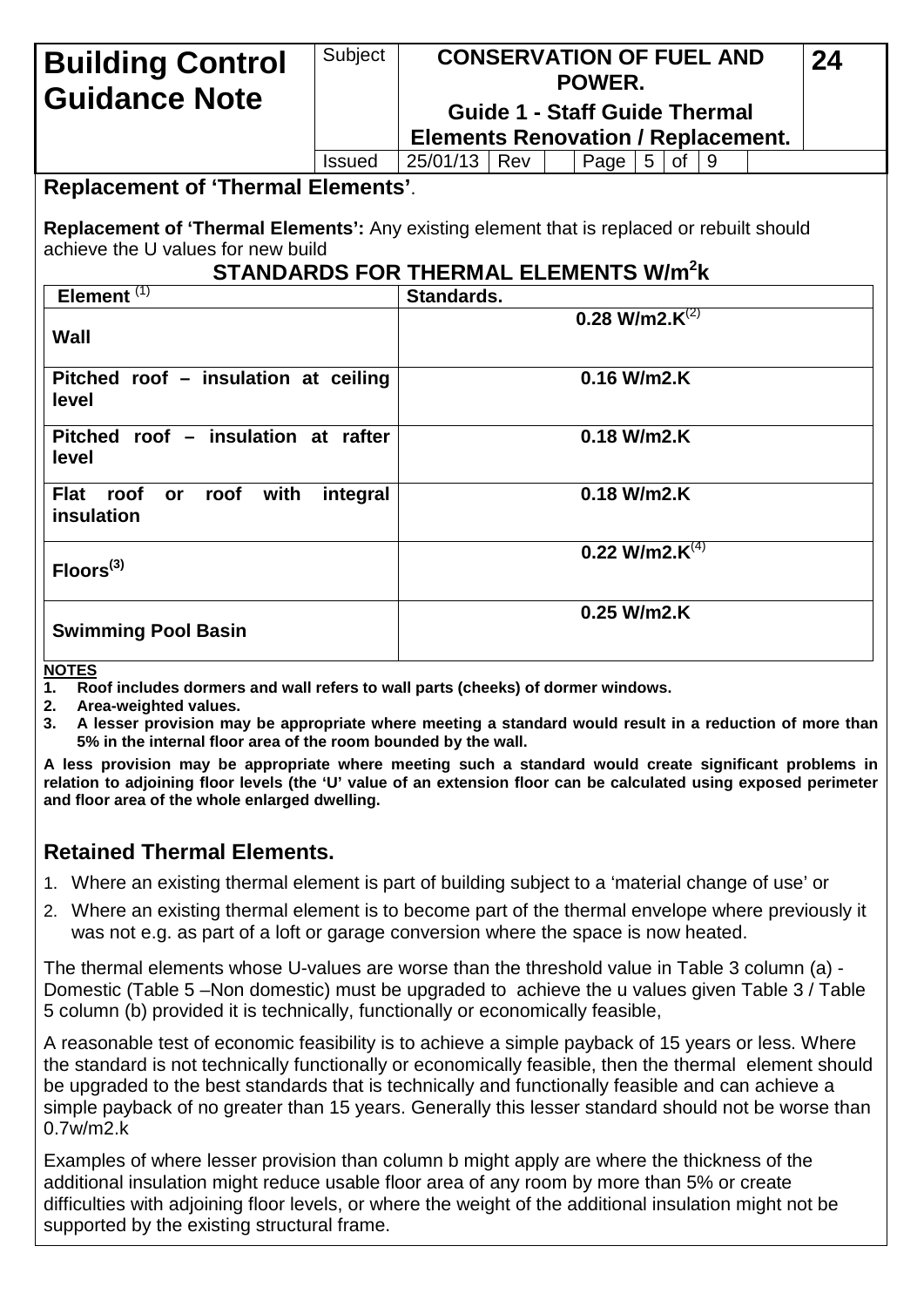| <b>Building Control</b><br><b>Guidance Note</b> | Subject       | <b>Elements Renovation / Replacement.</b> |  | <b>CONSERVATION OF FUEL AND</b><br>POWER.<br><b>Guide 1 - Staff Guide Thermal</b> |   |    |     | 24 |  |
|-------------------------------------------------|---------------|-------------------------------------------|--|-----------------------------------------------------------------------------------|---|----|-----|----|--|
|                                                 | <b>Issued</b> | 25/01/13   Rev                            |  | Page                                                                              | 6 | 0f | l 9 |    |  |

# **Feasibility.**

## **Not technically or functionally feasible.**

For works to existing buildings there are often practical constraints or technical problems that need to be taken into account, such as an unreasonable reduction in internal floor area where internal insulation is applied; the approved document suggests that the application of internal insulation is unfeasible if the associated reduction in floor area exceeds 5%. Technical problems will be assessed with respect to the impact on other aspects of the regulations. Such things as the need to avoid compromising ventilation when replacing windows and differences in floor levels, the effects of the new construction's loading on the existing will all be important.

## **Economic feasibility.**

Economic feasibility is determined by a simple 15-year payback calculation, i.e. the amount of time taken to recover the initial investment through energy savings.

If the compliant thermal element upgrade is not technically or functionally feasible or would not achieve a simple payback of 15 years or less, the element should be upgraded to the best standards that is technically and functionally feasible and can achieve a simple payback of no greater than 15 years

So technically the level of upgrade could be limited to that which could be paid back over a 15 year period, however the examples quoted in the approved document are believed to meet this requirement.

*All these questions of feasibility will be taken into account on a case-by-case basis.* 

## **Other Regulations Interfaces.**

Remember the requirements of related regulations C, F and J - e.g. condensation control/ ventilation provisions and gas / solid fuel appliance and combustion air.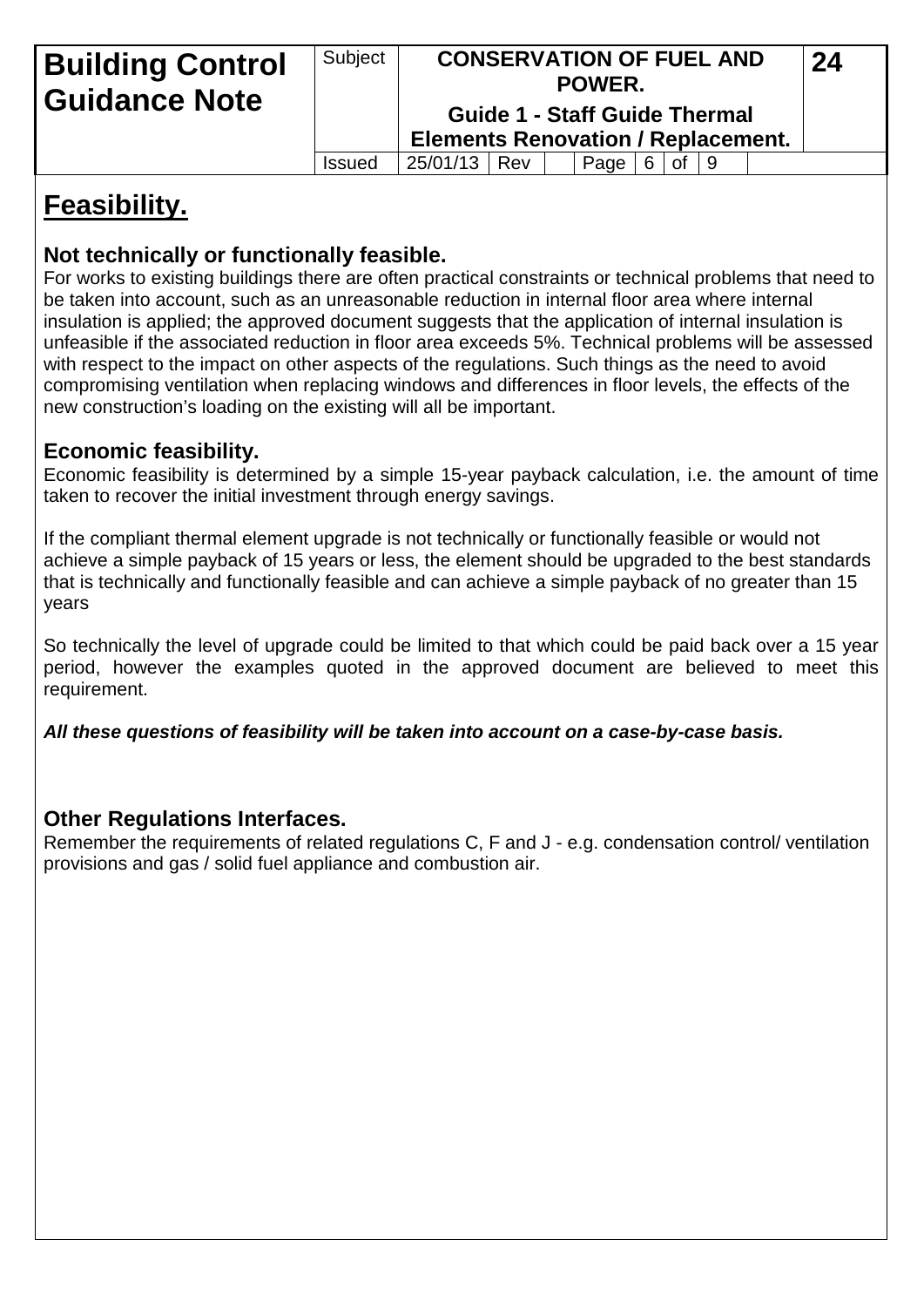## **Examples of cost effective improvements to thermal elements are given in Table A1.**

Where the renovation of an individual thermal element constitutes a major renovation; or amounts to the renovation of more than 50% of the element's surface area, an opportunity exists for cost – effective insulation improvements to be undertaken at marginal additional cost.

| <b>Proposed works</b>                                                                                                                                                                                                                                                                                            | Target U-value<br>$(W/m2$ .K) | <b>Typical construction</b>                                                                                                                                                                       | <b>Comments (reasonableness,</b><br>practicability and cost- effectiveness)                                                                                                                                                                                                                                                                                                                                                                                                                |
|------------------------------------------------------------------------------------------------------------------------------------------------------------------------------------------------------------------------------------------------------------------------------------------------------------------|-------------------------------|---------------------------------------------------------------------------------------------------------------------------------------------------------------------------------------------------|--------------------------------------------------------------------------------------------------------------------------------------------------------------------------------------------------------------------------------------------------------------------------------------------------------------------------------------------------------------------------------------------------------------------------------------------------------------------------------------------|
| Pitched roof constructions <sup>16</sup>                                                                                                                                                                                                                                                                         |                               |                                                                                                                                                                                                   |                                                                                                                                                                                                                                                                                                                                                                                                                                                                                            |
| Renewal of roof covering - No<br>living accommodation in the roof<br>void - existing insulation (if any) at<br>ceiling level. No existing insulation,<br>existing insulation less than<br>50 mm, in poor condition, and/<br>or likely to be significantly<br>disturbed or removed as part<br>of the planned work | 0.16                          | Provide loft insulation -<br>250 mm mineral fibre or<br>cellulose fibre as quilt<br>laid between and across<br>ceiling joists or loose fill or<br>equivalent                                      | Assess condensation risk in roof space and<br>make appropriate provision in accordance<br>with the requirements of Part C relating<br>to the control of condensation. Additional<br>provision may be required to provide access<br>to and insulation of services in the roof void                                                                                                                                                                                                          |
| Renewal of roof covering - Existing<br>insulation in good condition and<br>will not be significantly disturbed<br>by proposed works. Existing<br>insulation thickness 50 mm or more<br>but less than 100 mm                                                                                                      | 0.16                          | Top up loft insulation to at<br>least 250 mm mineral fibre<br>or cellulose fibre as quilt<br>laid between and across<br>ceiling joists or loose fill<br>or equivalent. This may be<br>boarded out | Assess condensation risk in roof space and<br>make appropriate provision in line with the<br>requirements of Part C relating to the control<br>of condensation. Additional provision may<br>be required to provide insulation and access<br>to services in the roof void<br>Where the loft is already boarded out and<br>the boarding is not to be removed as part of<br>the work, the practicality of insulation works<br>would need to be considered                                     |
| Renewal of the ceiling to cold loft<br>space. Existing insulation at ceiling<br>level removed as part of the works                                                                                                                                                                                               | 0.16                          | Provide loft insulation -<br>250 mm mineral fibre or<br>cellulose fibre as quilt<br>laid between and across<br>ceiling joists or loose fill<br>or equivalent. This may be<br>boarded out          | Assess condensation risk in roof space and<br>make appropriate provision in accordance<br>with the requirements of Part C relating<br>to the control of condensation. Additional<br>provision may be required to provide insulation<br>and access to services in the roof void<br>Where the loft is already boarded out and<br>the boarding is not to be removed as part<br>of the work, insulation can be installed from<br>the underside but the target U-value may<br>not be achievable |
| Renewal of roof covering -<br>Living accommodation in roof<br>space (room-in- the-roof type<br>arrangement), with or without<br>dormer windows                                                                                                                                                                   | 0.18                          | Cold structure - Insulation<br>(thickness dependent on<br>material) placed between<br>and below rafters<br>Warm structure - Insulation<br>placed between and above<br>rafters                     | Assess condensation risk (particularly<br>interstitial condensation), and make<br>appropriate provision in accordance with<br>the requirements of Part C relating to the<br>control of condensation (Clause 8.4 of<br>BS 5250:2002 and BS EN ISO 13788:2002<br>Practical considerations with respect to an<br>increase in structural thickness (particularly<br>in terraced dwellings) may necessitate a<br>lower performance target                                                       |
| Dormer window constructions                                                                                                                                                                                                                                                                                      |                               |                                                                                                                                                                                                   |                                                                                                                                                                                                                                                                                                                                                                                                                                                                                            |
| Renewal of cladding to side walls                                                                                                                                                                                                                                                                                | 0.30                          | Insulation (thickness<br>dependent on material)<br>placed between and/or<br>fixed to outside of wall<br>studs. Or fully external<br>to existing structure<br>depending on construction            | Assess condensation risk and make<br>appropriate provision in accordance with the<br>requirements of Part C                                                                                                                                                                                                                                                                                                                                                                                |
| Renewal of roof covering                                                                                                                                                                                                                                                                                         |                               | Follow guidance on<br>improvement to pitched or<br>flat roofs as appropriate                                                                                                                      | Assess condensation risk and make<br>appropriate provision in accordance with the<br>requirements of Part C                                                                                                                                                                                                                                                                                                                                                                                |
|                                                                                                                                                                                                                                                                                                                  |                               |                                                                                                                                                                                                   |                                                                                                                                                                                                                                                                                                                                                                                                                                                                                            |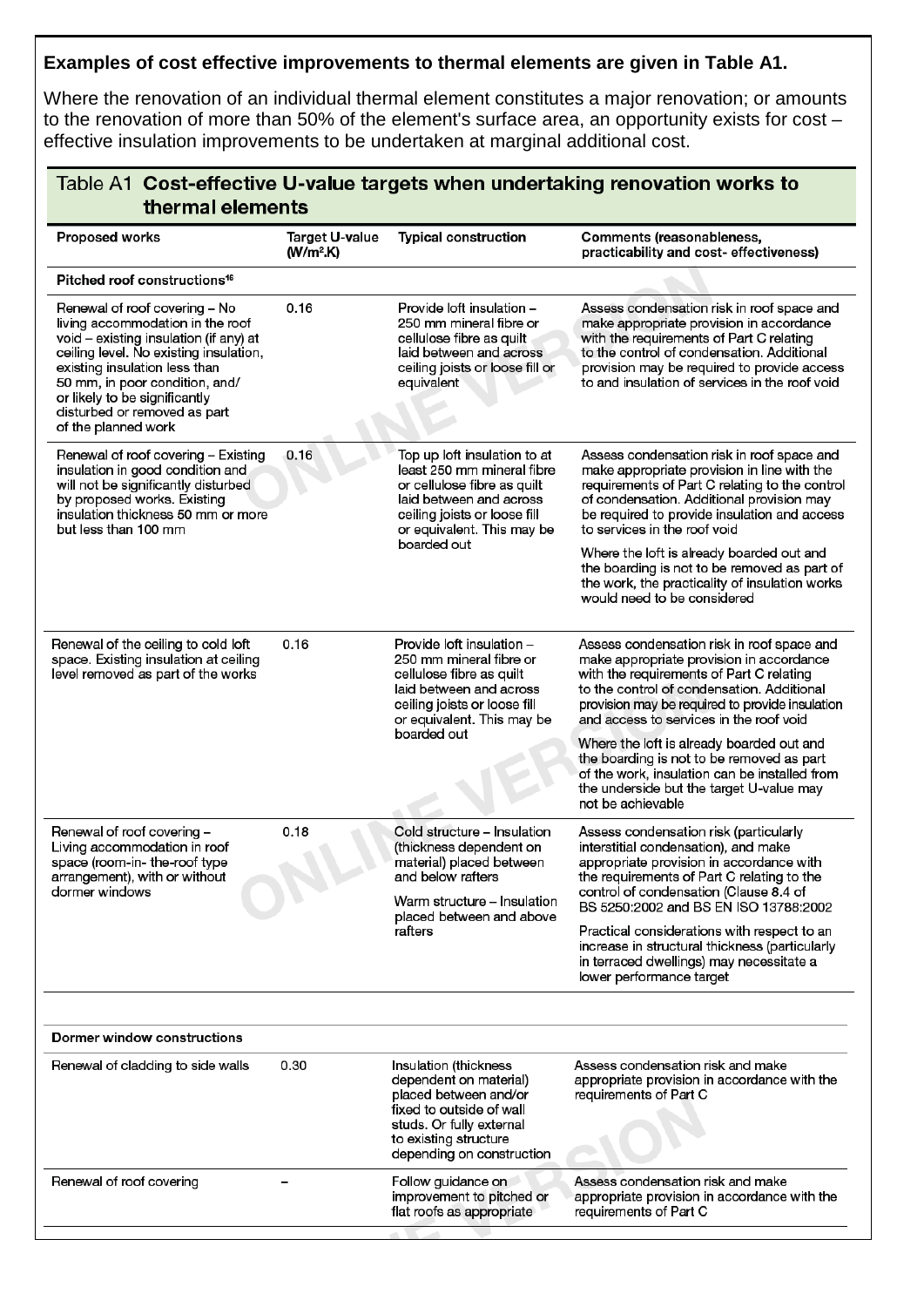| <b>Flat roof constructions</b>                                                                                                                                                                                                            |                             |                                                                                                                                                                                                                 |                                                                                                                                                                                                                                                                                                                                                                                                                                                                                                                                                                                                                                         |
|-------------------------------------------------------------------------------------------------------------------------------------------------------------------------------------------------------------------------------------------|-----------------------------|-----------------------------------------------------------------------------------------------------------------------------------------------------------------------------------------------------------------|-----------------------------------------------------------------------------------------------------------------------------------------------------------------------------------------------------------------------------------------------------------------------------------------------------------------------------------------------------------------------------------------------------------------------------------------------------------------------------------------------------------------------------------------------------------------------------------------------------------------------------------------|
| Renewal of roof covering - Existing<br>insulation, if any, less than 100<br>mm, mineral fibre (or equivalent<br>resistance) or in poor condition<br>and likely to be significantly<br>disturbed or removed as part<br>of the planned work | 0.18                        | Insulation placed between<br>and over joists as required<br>to achieve the target<br>U-value - Warm structure                                                                                                   | Assess condensation risk and make<br>appropriate provision in accordance with<br>the requirements of Part C. Also see BS<br>6229:2003 for design guidance                                                                                                                                                                                                                                                                                                                                                                                                                                                                               |
| Renewal of the ceiling to flat roof<br>area. Existing insulation removed<br>as part of the works                                                                                                                                          | 0.18                        | Insulation placed between<br>and to underside of joists<br>to achieve target U-value                                                                                                                            | Assess condensation risk and make<br>appropriate provision in accordance with<br>the requirements of Part C. Also see BS<br>6229:2003 for design guidance.                                                                                                                                                                                                                                                                                                                                                                                                                                                                              |
|                                                                                                                                                                                                                                           |                             |                                                                                                                                                                                                                 | Where ceiling height would be adversely<br>affected, a lower performance target may be<br>appropriate                                                                                                                                                                                                                                                                                                                                                                                                                                                                                                                                   |
|                                                                                                                                                                                                                                           |                             |                                                                                                                                                                                                                 |                                                                                                                                                                                                                                                                                                                                                                                                                                                                                                                                                                                                                                         |
| Solid wall constructions                                                                                                                                                                                                                  |                             |                                                                                                                                                                                                                 |                                                                                                                                                                                                                                                                                                                                                                                                                                                                                                                                                                                                                                         |
| Renewal of internal finish to<br>external wall or applying a finish for<br>the first time                                                                                                                                                 | 0.30                        | Dry-lining to inner face of<br>wall - insulation between<br>studs fixed to wall to<br>achieve target U-value -<br>thickness dependent<br>on insulation and stud<br>material used                                | Assess the impact on internal floor area. In<br>general it would be reasonable to accept a<br>reduction of no more than 5% in the area<br>of a room. However, the use of the room<br>and the space requirements for movement<br>and arrangements of fixtures, fittings and<br>furniture should be assessed                                                                                                                                                                                                                                                                                                                              |
|                                                                                                                                                                                                                                           |                             | Insulated wall board fixed<br>to internal wall surface<br>to achieve the required<br>U-value - thickness<br>dependent on material<br>used                                                                       | In situations where acoustic attenuation<br>issues are particularly important (e.g.<br>where insulation is returned at party walls)<br>a less demanding U-value may be more<br>appropriate. In such cases, the U-value<br>target may have to be increased to 0.35 or<br>above depending on the circumstances                                                                                                                                                                                                                                                                                                                            |
|                                                                                                                                                                                                                                           | <b>WLINE</b>                |                                                                                                                                                                                                                 | Assess condensation and other moisture<br>risks and make appropriate provision in<br>accordance with the requirements of Part<br>C. This will usually require the provision of<br>a vapour control and damp protection to<br>components. Guidance on the risks involved<br>is provided in BR 262 and, on the technical<br>options, in Energy Saving Trust publications                                                                                                                                                                                                                                                                  |
|                                                                                                                                                                                                                                           |                             |                                                                                                                                                                                                                 |                                                                                                                                                                                                                                                                                                                                                                                                                                                                                                                                                                                                                                         |
| Renewal of finish or cladding to<br>external wall area or elevation<br>(render or other cladding) or<br>applying a finish or cladding for the<br>first time                                                                               | 0.30                        | External insulation system<br>with rendered finish or<br>cladding to give required<br>U-value                                                                                                                   | Assess technical risk and impact of<br>increased wall thickness on adjoining<br>buildings                                                                                                                                                                                                                                                                                                                                                                                                                                                                                                                                               |
| <b>Ground floor constructions</b>                                                                                                                                                                                                         |                             |                                                                                                                                                                                                                 |                                                                                                                                                                                                                                                                                                                                                                                                                                                                                                                                                                                                                                         |
| Renovation of a solid or suspended<br>floor involving the replacement of<br>screed or a timber floor deck                                                                                                                                 | See comment<br><b>ILINE</b> | Solid floor - replace screed<br>with an insulated floor deck<br>to maintain existing floor<br>level<br>Suspended timber floor -<br>fit insulation between floor<br>joists prior to replacement<br>of floor deck | The cost-effectiveness of floor insulation is<br>complicated by the impact of the size and<br>shape of the floor (perimeter/area ratio).<br>In many cases existing un-insulated floor<br>U-values are already relatively low when<br>compared with wall and roof U-values.<br>Where the existing floor U-value is greater<br>than 0.70 W/m <sup>2</sup> .K, then the addition of<br>insulation is likely to be cost-effective.<br>Analysis shows that the cost-benefit curve<br>for the thickness of added insulation is very<br>flat, and so a target U-value of 0.25 W/m <sup>2</sup> .K<br>is appropriate subject to other technical |

<sup>16</sup> Specification of thickness of insulation is based on lambda values (conductivity) of 0.04 W/m.K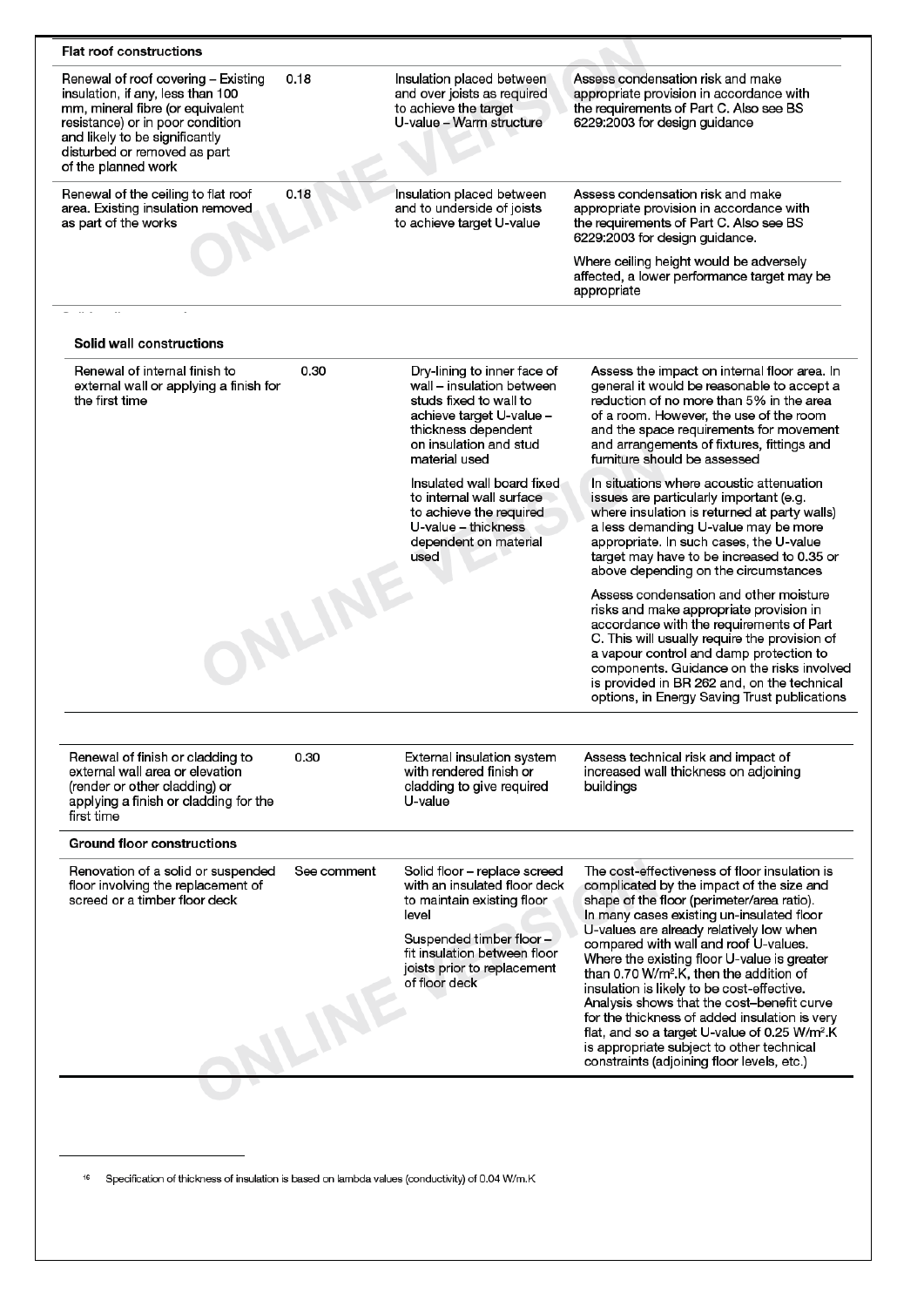## **STRUCTURAL EFFECTS AS A RESULT OF RE-COVERING ROOFS.**

Where the works comprise of re-roofing or recovering of an existing roof structure – you must not forget to consider the requirements of Approved Document A – the works being undertaken could also constitute a 'Material Alteration' in its own right (requiring an application).

Where the work significantly changes the roof applied loading the roofs structural integrity and supporting structure **MUST** be checked to ensure the works do not worsen the compliance of the existing building.

A significant change in roof loading is when the loading upon the roof is increased by more than 15%.

When such checking of the existing roof structure indicates that the construction is unable to sustain any proposed loading increase (e.g. due to over stressing of members or an unacceptable deflection could occur leading to roof ponding), appropriate strengthening works or replacement of the roofing members should be undertaken. 'This is classed as a material alteration' requiring an application.

In carrying out the checks mentioned above an increase of stress in a structural member arising from increased loading does not necessarily indicate that the roof structure is less compliant than original roof provided an adequate factor of safety is maintained.

Where work will significantly decrease the roof dead loading, the roof structure and its anchorage to the supporting structure should be checked to ensure that an adequate factor of safety is maintained against uplift of the roof under imposed wind loading.

If any of the above does occur you should ask for a structural engineers report to verify the roofs suitability and / or the structural strengthening works required on the submission of the Building Regulation application.

## **TYPICAL LOADINGS OF PITCHED ROOF MATERIALS.**

**Plain clay tiles** - 64kg/m² (0.63 kN/m²) at 100mm gauge.

**Plain concrete tiles** - 73.8kg/m² (0.72 kN/m²) at 100mm gauge.

### **Interlocking concrete tiles** –

Ludlow Majors - 47kg/m² (0.46kN/m²) at 75mm headlap / 51kg/m² (0.50kN/m²) at 100mm headlap

Bold Roll - 49kg/m² (0.48kN/m²) at 75mm headlap / 53kg/m² (0.52kN/m²) at 100mm headlap

Moderns - 50kg/m² (0.49kN/m²) at 75mm headlap / 54kg/m² (0.53kN/m²) at 100mm headlap

**Monarch (artifical slate)** - 24 kg/m² (0.23 kN/m²) at 75mm headlap / 26 kg/m² (0.26 kN/m²) at 100mm headlap

**Hardrow tiles** – random concrete slates 83 kg/m² (0.83 kN/m²).